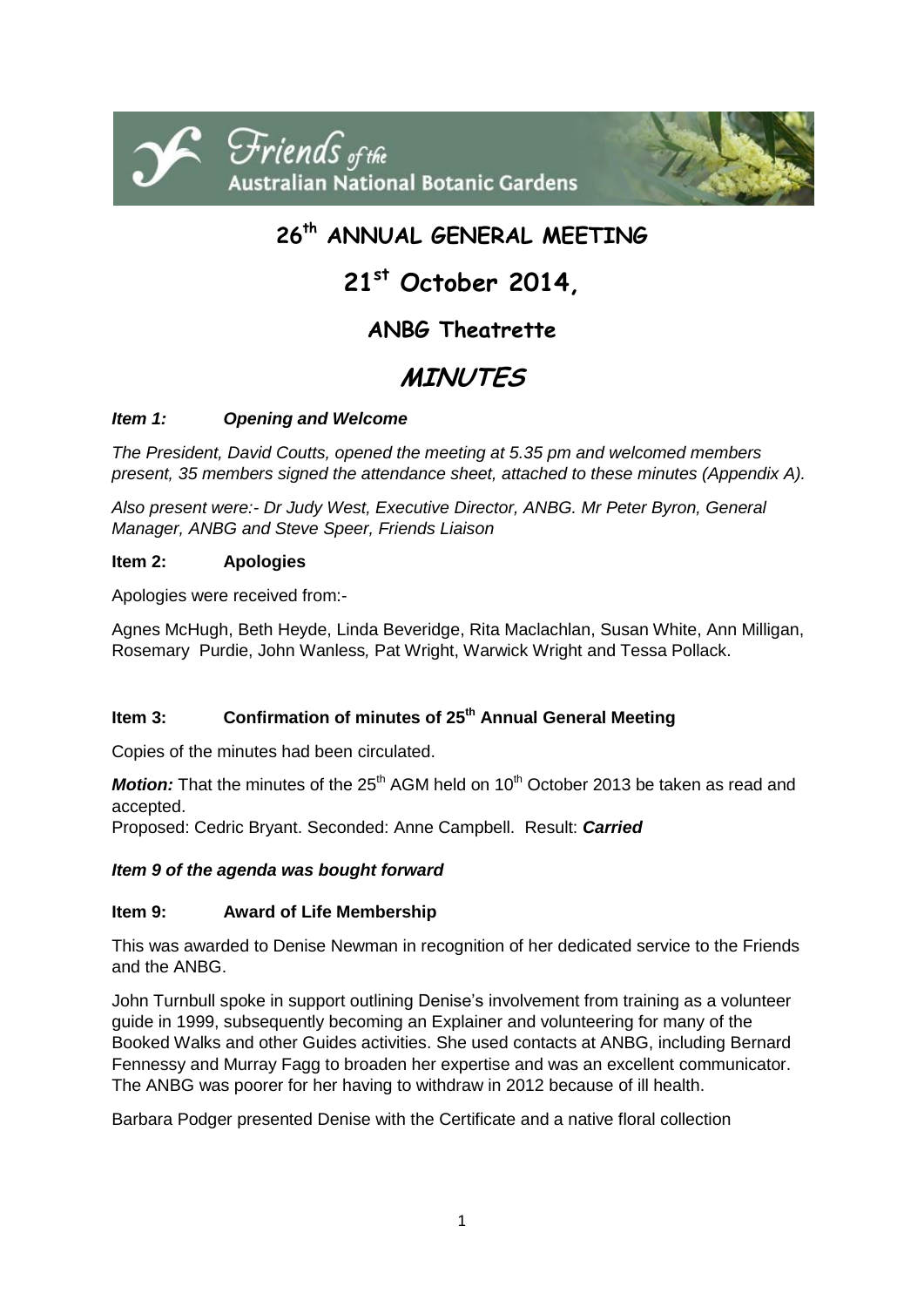#### **Item 4: President's Report**

The President presented his report and addressed the meeting outlining the more notable activities and achievements of the past year, his report covering the period from the last AGM.

Some points covered included

- The Membership increase from 1600 to 2000 over the past four years.
- The broadening of Friends volunteering efforts at ANBG:
	- o Visitors Centre Volunteers
	- o Alpine Project
	- o Plant Stocktake
	- o Seedy Volunteers.
- Major Project Support
	- o Red Centre Garden pavement Artwork.
	- o Underwriting the 2014 Summer Sounds concert series
	- o Asteraceae Garden
	- o Seedbank equipment
- Changes to the Friends parking arrangements at ANBG

A copy of the report is at Appendix B. .

*Motion:* That the President's Report for 2013-2014 be accepted. Proposed:- John Connolly. Seconded: Marion Jones. Result: *Carried.*

#### **Item 5: Treasurer's Report**

The Treasurer, Marion Jones, in presenting her report (Appendix C), tabled the audited financial statements for the financial year ended  $30<sup>th</sup>$  June 2014 (Appendix C1. Copies of the audited financial statements were tabled.

*Motion:* That the Treasurer's Report be accepted. Proposed:- David Coutts, Seconded: John Connolly. Result: *Carried*

The Treasurer also advised the AGM that the financial statements for the Public Fund had been audited and copies of the report were available

#### **Item 6: Report from the Executive Director of ANBG**

Judy West, Executive Director, ANBG, presented the Report (as a Powerpoint presentation)

Some points covered included

- Budget constraints are placing greater demands on staff and resource allocation priorities.
- The new Director of Parks Australia, Sally Barnes, has been most supportive of ANBG as well as the rest of National Parks under her direction.
- Capital works completed include the reconstruction of the lower rainforest board walk. The choice of materials for this drew on experience from Christmas Island National Park.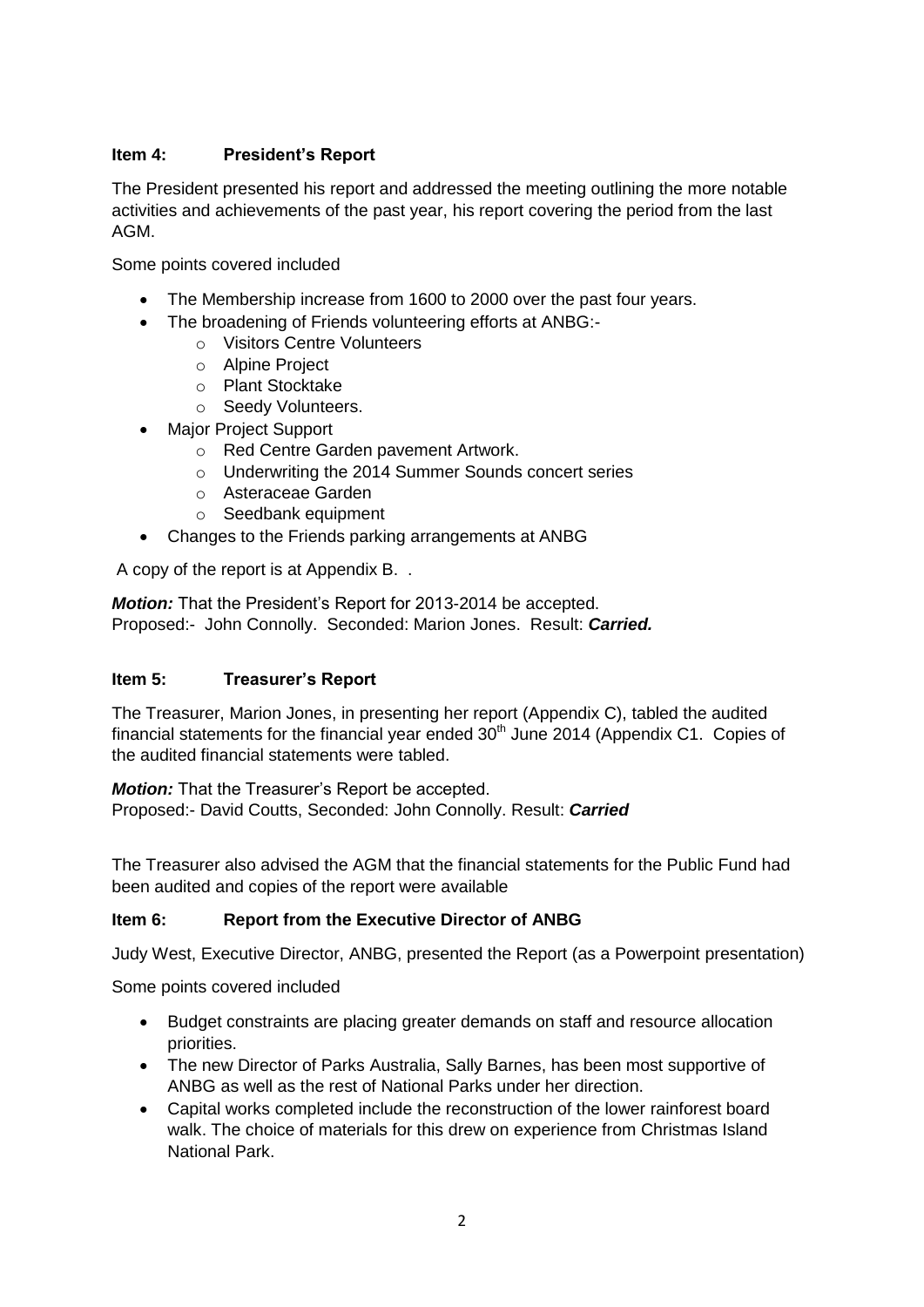- The Asteraceae Garden is proceeding with the opening scheduled for late November.
- The extension of the lighting from the Rainforest to the Red Centre Garden should be finished in early in 2015 and will enhance the "After Dark" functions in the Gardens.
- Judy also said she was aware of the necessity of maintaining the current collection and not embarking on new projects without adequate resources being available
- The collection of rainforest material by Toby Gulson in Queensland and Northern NSW had been beneficial in maintaining linkages with the various botanic gardens visited as well as providing a great many cuttings for propagation.
- Various pieces of equipment supplied to the seed bank largely with Friends funding are proving a great boon to its operation.
- Ways of financing the proposed Seed bank facility are being investigated.
- The contractor for the development of the ANBG Masterplan, TCL Ltd had begun work. A community consultation day will be held in December and the plan should be in place around April 2015
- The vacated Franklin building had been leased to a local Day Spa operation and would open in January 2015.
- Judy stated that relations between the Friends and ANBG, both management and staff, continue to enhance ANBG.

The Executive Director's report was received with acclamation

#### **Item 7: Election of Office Bearers and Council members (for 2 years)**

The President reported that seven Council positions, President, Vice-President, Secretary and four Councillors, were vacant.

The nominations and personal profiles received for these positions by the date set out in the meeting notice were tabled. A further nomination and profile for the remaining unfilled Councillor position was accepted under Guideline No. 002 "Procedure to be followed in support of the AGM"

Those nominated were

| President       | Lesley Jackman      |
|-----------------|---------------------|
| Vice-President: | Jan Finley          |
| Secretary       | Rita Maclachlan     |
| Councillors:    | Sue Serjeantson     |
|                 | Barbara Tyler       |
|                 | Christianna Cobbold |
|                 | Ian Primrose        |

As there was only one nomination for each of the vacant positions, no election was required and the President moved that they be confirmed in these positions by the meeting. This was seconded by John Connolly and carried.

The President thanked those Councillors who had not renominated for Council positions and acknowledged their service over a number of years.